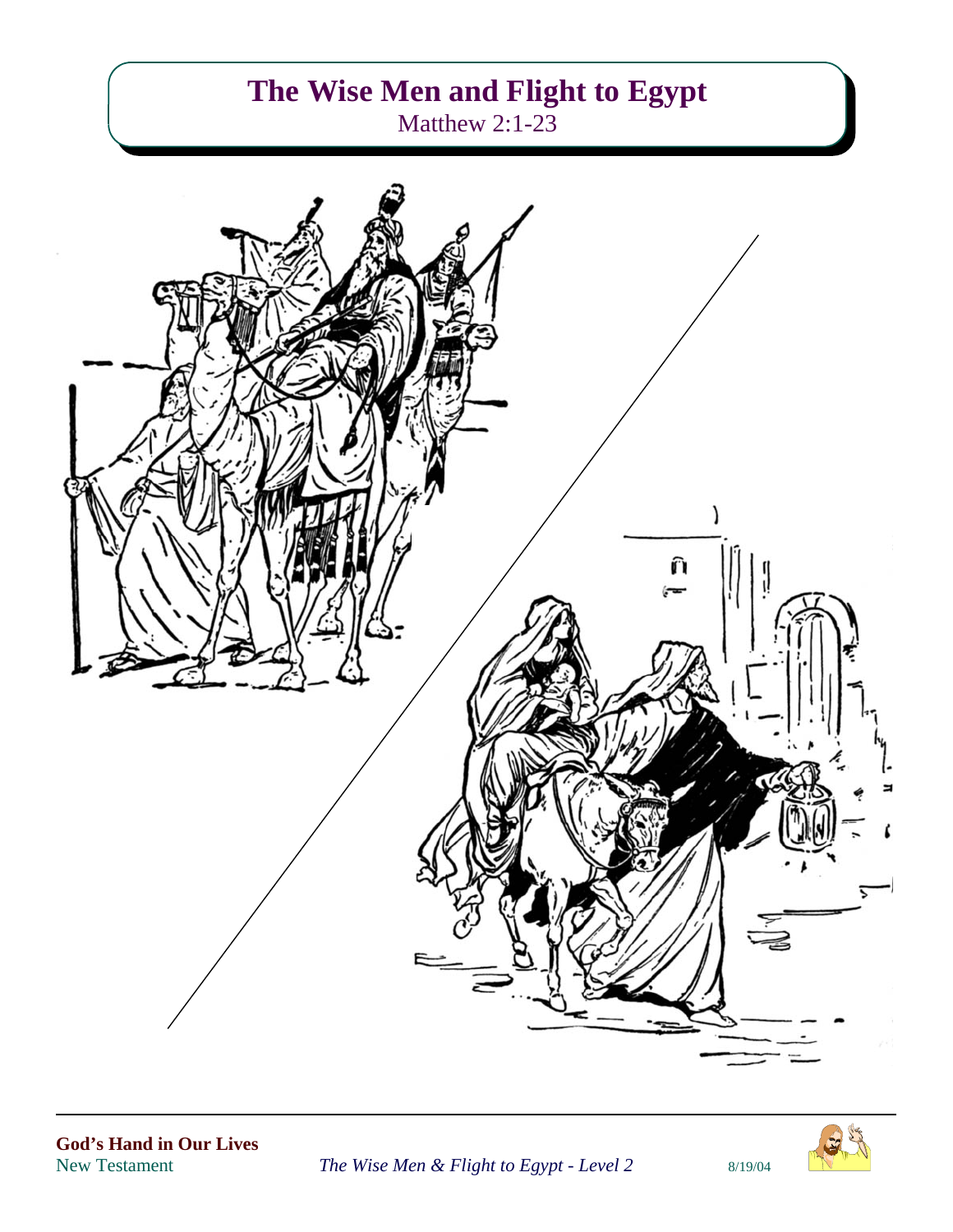# **The Story**

What gift would you give Baby Jesus if you could have visited the newborn King? Today we will hear about some wise men who came from very far away to praise the Savior, Jesus, and to bring Him gifts. Those costly gifts would also help Joseph, Mary and Jesus travel and live in far away Egypt. Why did they go to Egypt? Listen and you will learn.

After Jesus had been born, wise men from the East came to Jerusalem and said, "Where is the King of the Jews who was born? We have seen His star in the East and have come to worship Him."

Herod the king did not like to hear this. Would this King take over his job? Herod called the people who knew the Bible together and asked them to find where the Christ was to be born.

The Bible in Micah told them that Jesus was to be born in Bethlehem.

Herod secretly found out when the wise men had seen the star and he told them to go to Bethlehem where they would find the Child. Herod lied to the wise men and said, "Go and find the Child and come back and tell me where He is so that I can go and worship Him also."

The wise men left and the star which they had seen in the East went ahead of them and stopped over the place where Jesus was

living. The wise men were very happy to see the star and follow it!

They came to the house where Jesus was now living and they fell down before the Savior and worshiped Him. They also gave Him expensive gifts of gold, frankincense, and myrrh.

God sent a dream to warn the wise men not to go back to tell King Herod where Jesus was living. They went home a different way.

An angel also came to Joseph in a dream and said, "Get up, take the young Child and Mary and go to Egypt and stay there until you are told to return. King Herod is going to try to find Jesus to kill Him." Joseph, Mary and Jesus left right away at night to go to Egypt.

King Herod also realized the wise men were not going to come back to tell him where Jesus was living. He had all baby boys who were two years old and younger put to death.

After King Herod died an angel told Joseph it was safe to go back home. They moved to Nazareth, just as it told in the Bible.

#### **God led the wise men to Jesus.**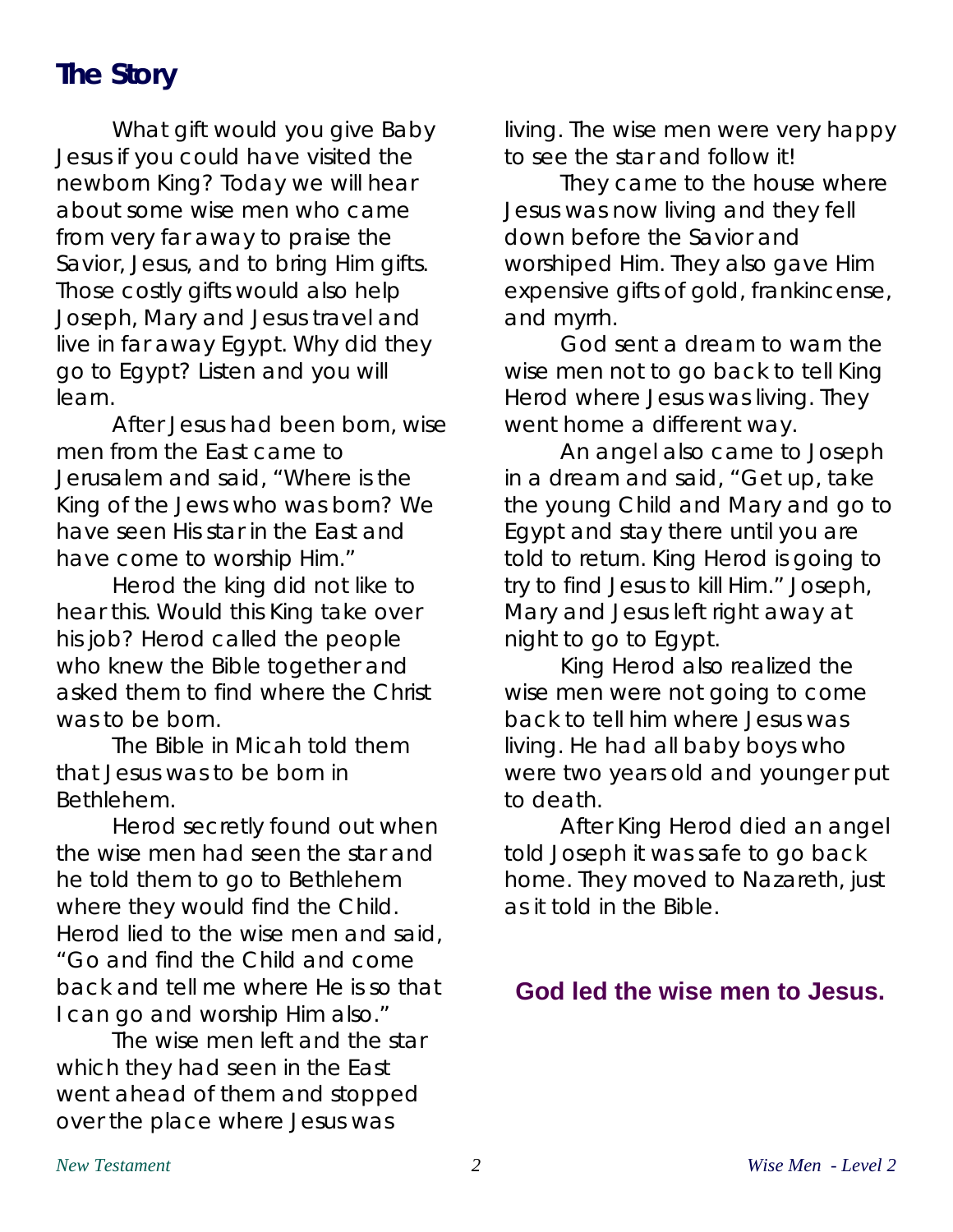Activity One - Use the words in the box to help you answer the riddles about today's story.

|    | King Herod wise men<br>Jesus                              | gifts                                                      | Egypt<br>star                               | house<br>killed | <b>Nazareth</b><br>Bethlehem |  |
|----|-----------------------------------------------------------|------------------------------------------------------------|---------------------------------------------|-----------------|------------------------------|--|
|    | 1.<br>I shone brightly in the sky.                        |                                                            |                                             |                 |                              |  |
| 2. | We came to see the King of the Jews.                      |                                                            |                                             |                 |                              |  |
|    | 3.                                                        | I did not want another king besides me.                    |                                             |                 |                              |  |
|    | 4.<br>5.                                                  | I am the Savior.<br>The wise men found Jesus in this town. |                                             |                 |                              |  |
|    | 6.                                                        | Jesus and His family were staying in this.                 |                                             |                 |                              |  |
|    | 7 <sub>1</sub>                                            | The wise men gave these to Jesus.                          |                                             |                 |                              |  |
|    | 8.                                                        | This is what King Herod did to all the baby boys.          |                                             |                 |                              |  |
|    | 9.                                                        |                                                            | This is where Joseph took Jesus for safety. |                 |                              |  |
|    | 10.<br>This is where Jesus went at the end of the lesson. |                                                            |                                             |                 |                              |  |

Activity Two - The wise men followed God's special star to find Jesus. How can we help lead others to find Jesus? Write your ideas by the star.